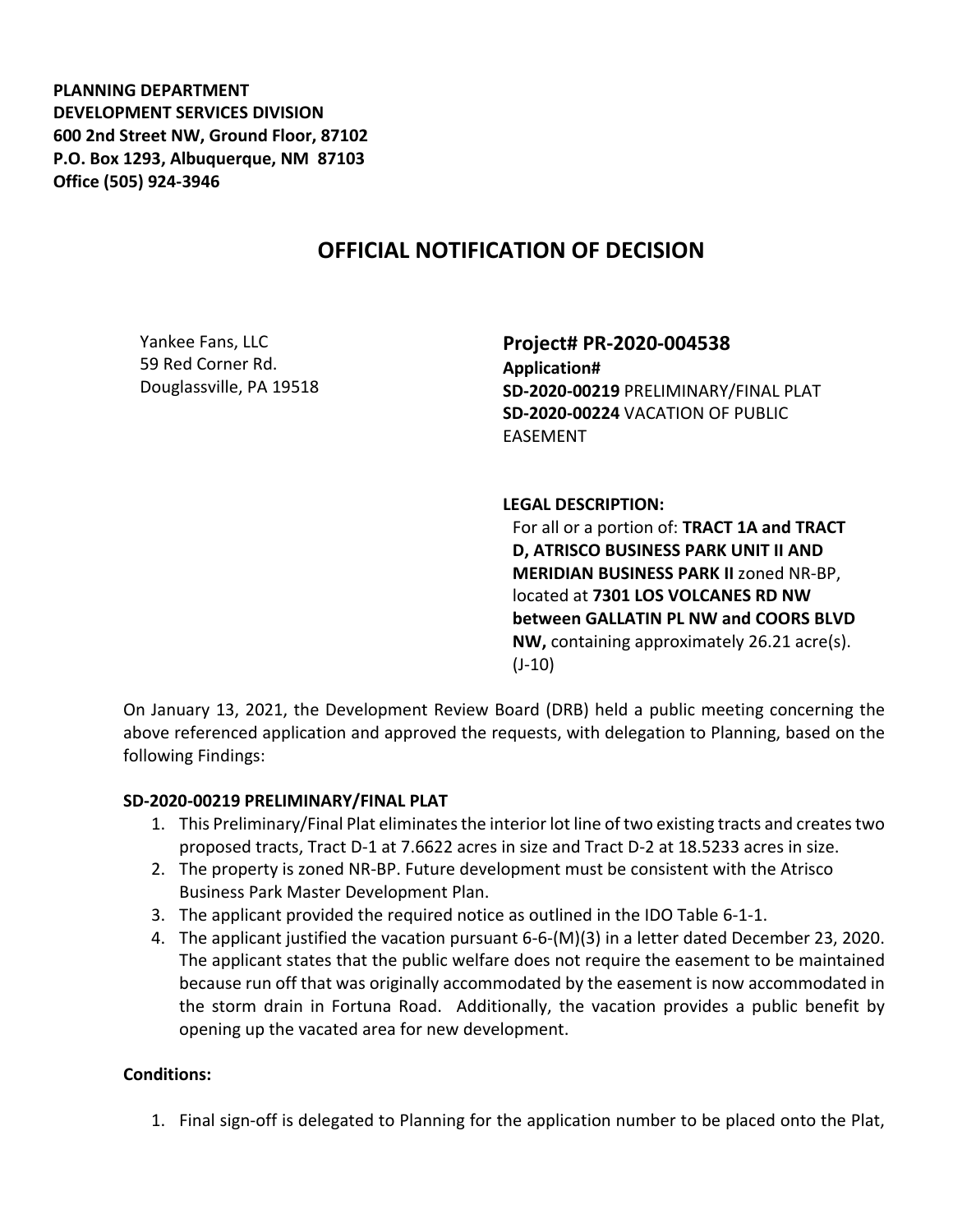Official Notice of Decision Project # PR-2020-004538 Applications# SD-2020-00219, SD-2020-00224 Page 2 of 3

and for the AGIS DXF file.

2. The applicant will obtain final sign off from Planning by March 13, 2021 or the case may be scheduled for the next DRB hearing and could be denied per the DRB Rules of Procedure.

## **SD-2020-00224 VACATION OF PUBLIC EASEMENT**

- 1. The applicant proposes to vacate an existing temporary 210-foot x 220-foot public retention pond easement as depicted on the Plat. The temporary public retention pond easement was recorded in 2008.
- 2. The applicant proposes to vacate an existing temporary private drainage easement as depicted on the Plat when the temporary drainage pond and diversion are replaced. The temporary private drainage easement was recorded in 1997.
- 3. The applicant justified the vacation requests for the easement pursuant to  $14$ -16-6-6- $(K)(3)(a)$ .
- 4. The applicant provided the required notice as outlined in the IDO Table 6-1-1.

APPEAL: If you wish to appeal this decision, you must do so within 15 days of the DRB's decision or by **JANUARY 28, 2021.** The date of the DRB's decision is not included in the 15-day period for filing an appeal, and if the 15<sup>th</sup> day falls on a Saturday, Sunday or Holiday, the next working day is considered as the deadline for filing the appeal.

For more information regarding the appeal process, please refer to Section 14-16-6-4(U) of the Integrated Development Ordinance (IDO). Appeals should be submitted via email to [PLNDRS@CABQ.GOV](mailto:PLNDRS@CABQ.GOV) (if files are less than 9MB in size). Files larger than 9MB can be sent to **[PLNDRS@CABQ.GOV](mailto:PLNDRS@CABQ.GOV)** using [https://wetransfer.com.](https://wetransfer.com/) A Non-Refundable filing fee will be calculated and you will receive instructions about paying the fee online.

You will receive notification if any person files an appeal. If there is no appeal, you can receive Building Permits at any time after the appeal deadline quoted above, provided all conditions imposed at the time of approval have been met. Applicants submitting for building permit prior to the completion of the appeal period do so at their own risk. Successful applicants are reminded that there may be other City regulations of the IDO that must be complied with, even after approval of the referenced application(s).

Sincerely,

Jolene Wolfley DRB Chair

JW/jr